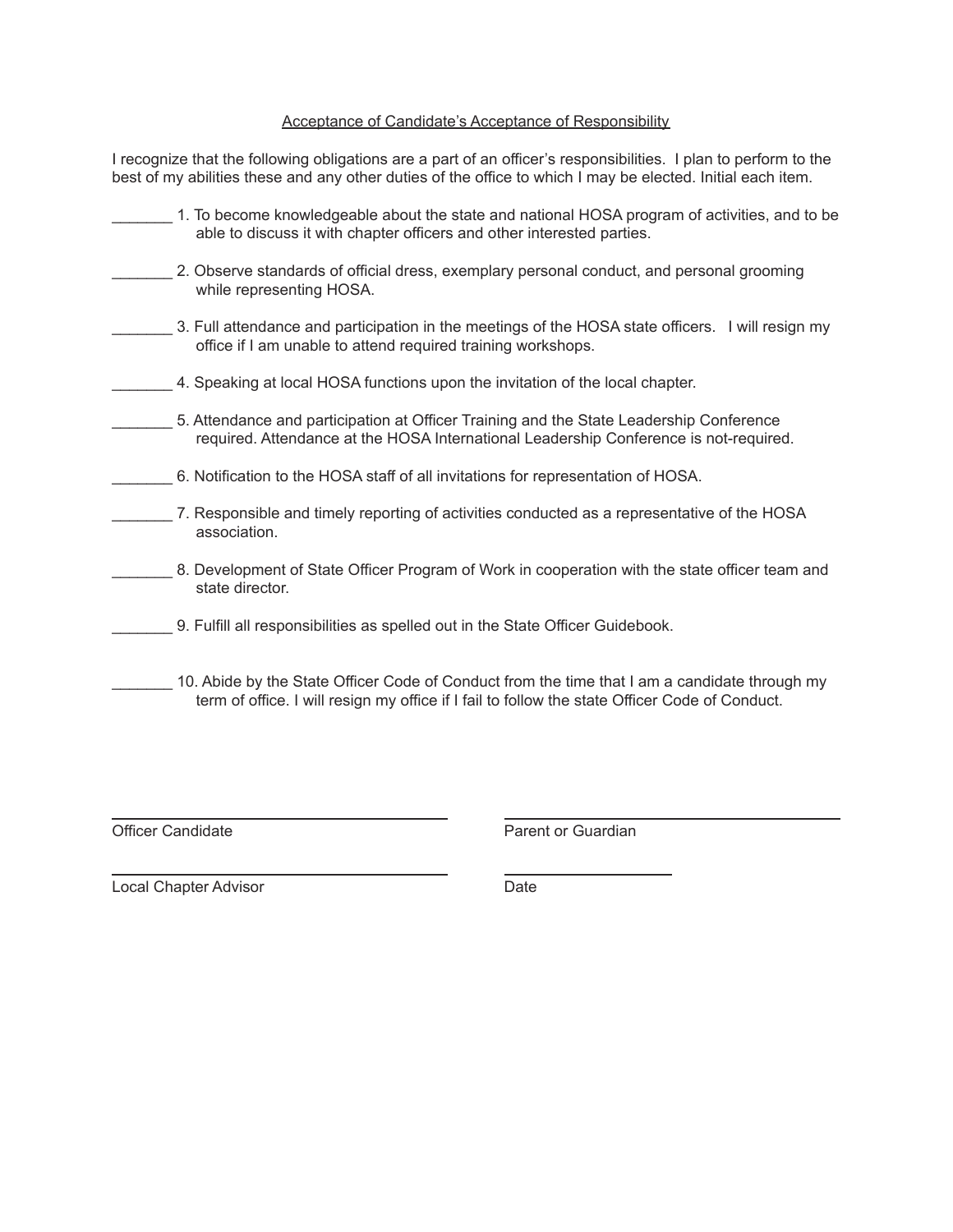## Michigan HOSA State Officer Code of Conduct

- 1. I shall not possess or consume any alcoholic beverages or illegal controlled substances of any kind or in any form whether attending a HOSA or non-HOSA event. Failure to follow this rule may result in the automatic termination of my position.
- 2. I shall follow established curfew. Curfew means I am quiet and in my own room unless I am conducting official business at the instruction of the state HOSA Staff.
- 3. Official conferences and activities begin when I leave home for the event and when I return home. Therefore this code is in effect throughout this entire period of time.
- 4. I will always conduct myself in a professional manner as a representative of HOSA.
- 5. I shall apply appropriate leadership principles at all times. These include, but are not limited to the following: consensus building, compromising, listening, respecting and other people's opinions and possessions, democratic styles rather than dictator styles, maintaining enthusiasm and involvement, and conflict resolution through open communications.
- 6. I shall refrain from the use of tobacco in any form while representing HOSA.
- 7. I shall wear appropriate dress at all official functions. Denim jeans, skirts or dresses are not professional dress. Denim and jean-like apparel may be appropriate at dances and leisure activities if approved by Michigan HOSA Staff, but not during any other official sessions or meetings.
- 8. I shall remove myself from all situations that could compromise my professional image.
- 9. I shall refrain from dating fellow state HOSA officers while I am in office. I shall refrain from dating anyone while at a Michigan HOSA activity.
- 10. I shall not deface public property. I will be responsible for any damages caused to rooms or facilities I am responsible for.
- 11. I shall keep the Michigan HOSA staff informed of my whereabouts and activities at all times, where the activities are an official function of my office, or while I am in their charge.
- 12. I shall be prompt and prepared at all times.
- 13. I shall carry out my duties and responsibilities to the best of my abilities.
- 14. I shall attend all official conference activities, unless I receive prior approval from Michigan HOSA staff to be absent. If I am unable to participate in all required State Officer meetings, I will resign my office. Special permission must be received from the state director to be excused from required meetings.
- 15. I shall keep my local chapter advisor informed of all official correspondence. I shall forward a copy of all official correspondence written by me to the state office in accordance with policies as stated in the State Officer Handbook.
- 16. I will abide my Michigan HOSA's Delegate Code of Conduct in addition to the Michigan HOSA State Officer Code of Conduct through my term of office.
- 17. I shall follow my local school policies where they are more restrictive than the state policies and guidelines.
- 18. I shall not be engaged in inappropriate or illicit behavior.
- 19. I am responsible for reporting any violations of this code of conduct committed by myself or by fellow officers.
- 20. If other situations arise that are not covered by the Code of Conduct for Michigan HOSA State Officers, I shall use my best judgment in the situation. Above all I will try to act in such a way that I will reflect positively on the Michigan Association of HOSA.

"I agree to follow the Michigan HOSA State Officer Code of Conduct from the time that I am a candidate *through my term of office. I will resign my office if I fail to follow this code."*

Officer Candidate **Parent of Guardian** 

Chapter Advisor **Date**